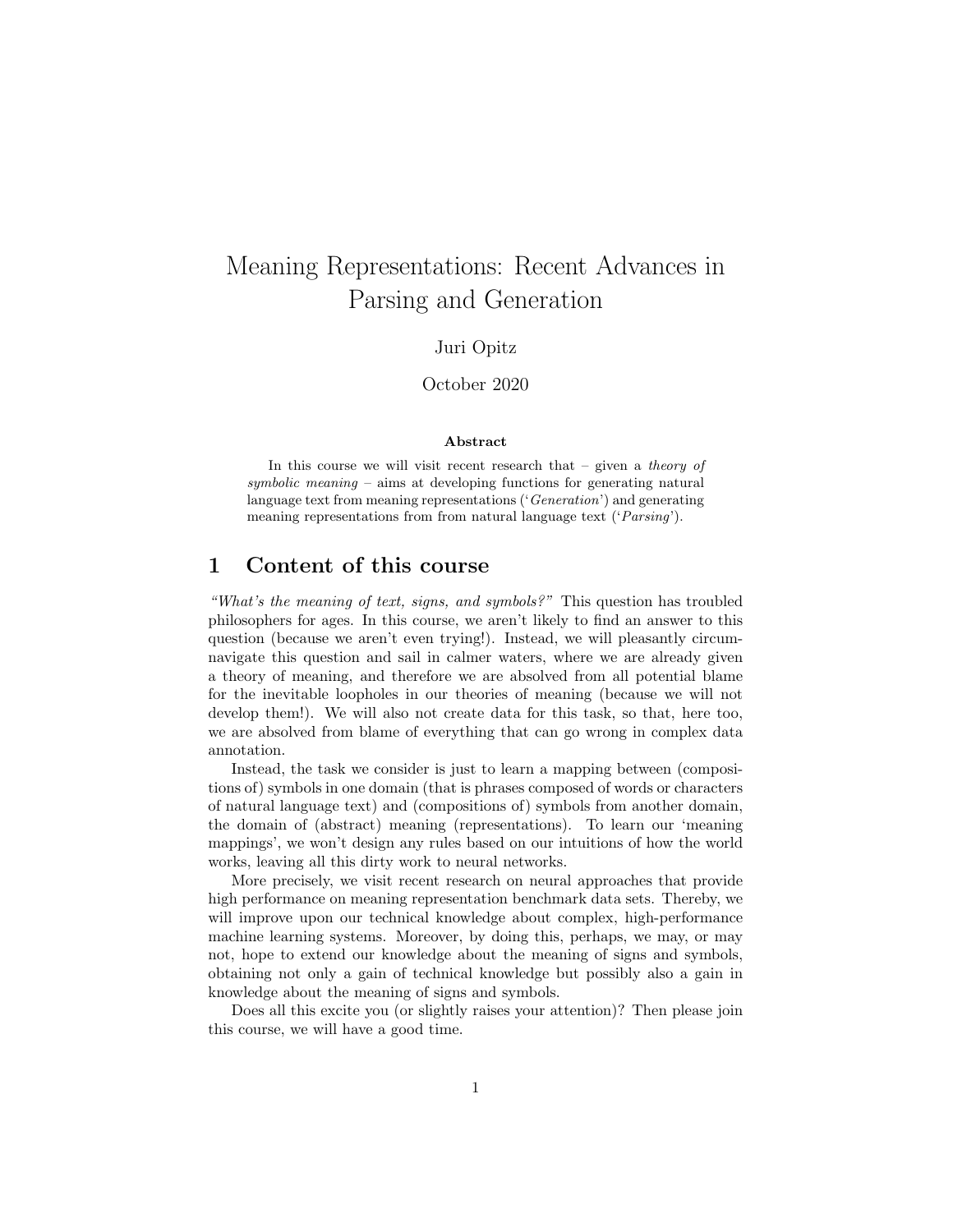### 2 Requirements to pass the course

- 1. Participation in our weekly heiconf-meetings. A link will be sent to you.
- 2. Presentation of a research paper (max. 25 minutes + max. 10 minutes discussion).
- 3. either i) a term paper or ii) a small implementation project with a technical report of the experimental settings and the results (or iii), a second presentation, subject to availability).

## 3 Schedule

First meeting  $(9.11.2020)$  Welcome and small introduction.

#### 3.1 Subsequent meetings

After the first session, we will try to roughly stick to the following agenda:

#### Laying the groundwork

- 16.11.2020, Basics I: DRS and AMR meaning representation theories (2 presenters). We will discuss two prominent theories of text meaning. Discourse representation theory [8] and abstract meaning representation [2].
- 23.11.2020, Basics II. Evaluation and IAA metrics for parsing and generation evaluation (2 presenters). We discuss the Smatch [5] algorithm that compares AMR graphs, and we visit Bleu [16] that is commonly used for evaluation of all kinds of text generations (including meaning representation to text). In addition, we ask ourselves: what do humans actually have to say about the quality of text generated from AMRs? [13].
- 30.11.2020, Neural sequence-to-sequence models (2 presenters). We discuss the 'classical' piece of Sutskever et al. [19] and 'the transformer' [21]. This prepares us well for the next session(s).

#### Assessing recent advances in MR parsing and generation

• 7.12.2020, Neural sequence-to-sequence (seq2seq) for AMR parsing and AMR generation (2 presenters). We will discuss Konstas et al. [9], who find out that neural seq2seq models work well for AMR parsing and AMR generation. Then we see some more 'tricks of the trade' and a character-based AMR parsing seq2seq approach by Van Noord and Bos [20].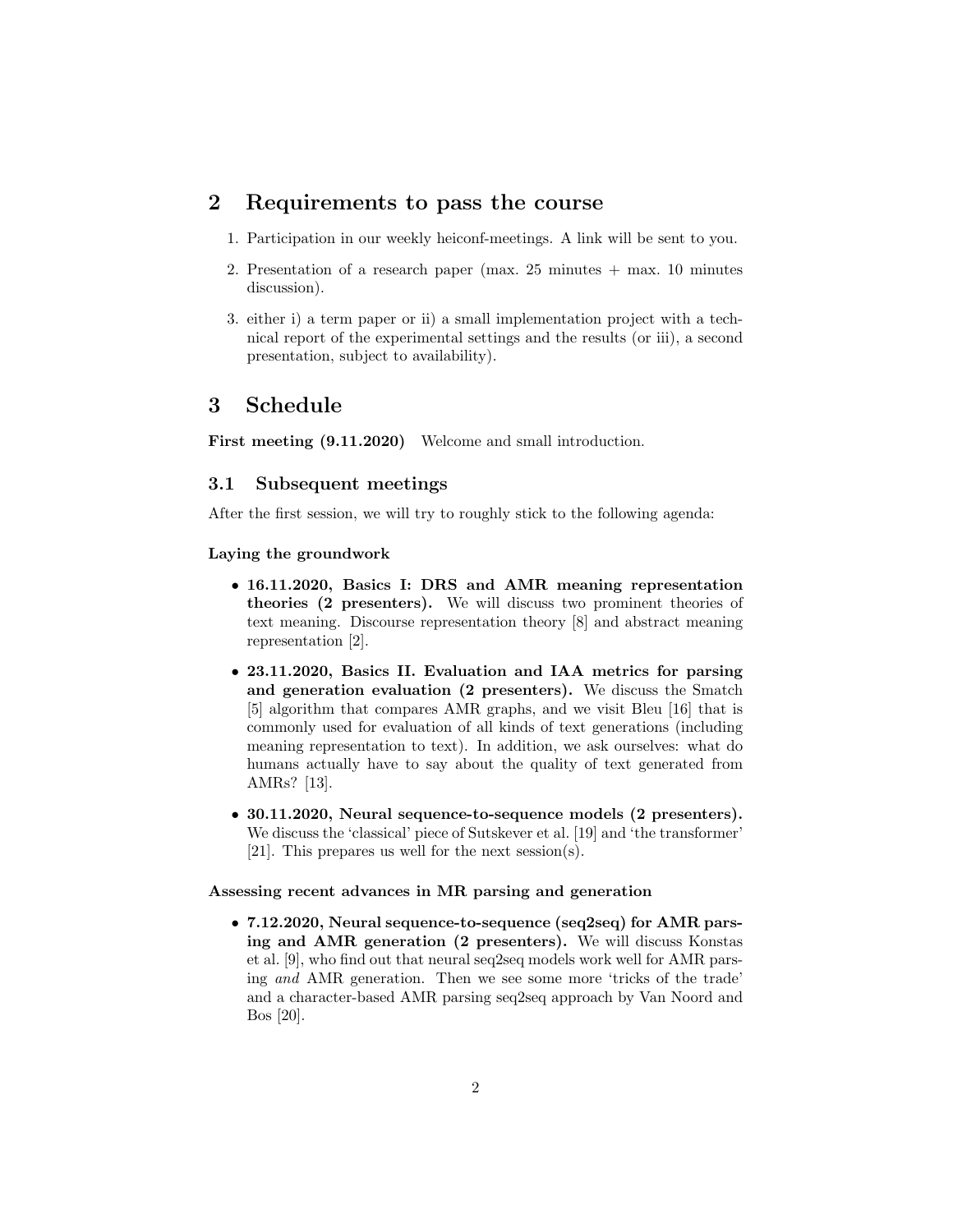- 14.12.2020, MT pre-training greatly boosts seq2seq AMR parsing models (1 presenter) We discuss the recent work of Xu et al. [23], who show that large-scale MT pre-training provides very useful inductive biases for AMR parsing with seq2seq.
- 11.1.2021, Graph encoders for generation from AMR (2 presenters). We discuss the work of Song et al. [18] who use a recurrent graph encoder for better sequence generation from AMR (without the need of silver data). And we discuss the language model-based approach by Mager et al. [12] who show that pre-trained LMs (GPT2 [17]) can be taught to understand AMR language for improved generation.
- 18.1.2021, AMR parsing as graph prediction I (2 presenters). We will discuss Zhang et al. [24] who encode the sentence with BERT [7] and generate AMR nodes, finally predicting relations between pairs of nodes. And we discuss the work of Cai and Lam [4] who use iterative graph decoding for refined AMR graph generation and a BERT sentence encoding.
- 25.1.2021, Transition-based AMR parsing (2 presenters) We discuss the work of Wang et al. [22], to get started on transition-based AMR parsing and then discuss the work of Lindemann et al. [10], who aim at greatly increased AMR parsing speed.
- 1.2.2021, Cross-lingual AMR parsing (2 presenters) We will talk about the 'early' work of Damonte and Cohen [6] and the recent work by Blloshmi et al. [3], who both target a setup that predicts (English) AMR graphs from sentences of all kinds of languages.
- 8.2.2021, Let's move to discourse level! (2 presenters) We will see how i) we can use structural decoding for DRS parsing [11] and ii) find out which things we can learn from a recent shared task in DRS parsing [1].
- 15.2.2021 Papers of your choice (max. 3 presenters) If you have a paper that fits well in the framework of this seminar but you find it missing from the proposed schedule and wished it was part of it, this is your chance to present it!
- 22.2.2021 Wrap-up, project and term paper discussion.

# 4 Possible implementation projects

There are several possible implementation projects. Many of the above papers provide code that can be installed and experimented with and the institute possesses a license for the AMR data. Alternatively, you are free to propose something, and we can discuss about it, whether it will be feasible. Furthermore, if you are interested in the quality assessment of automatically generated AMRs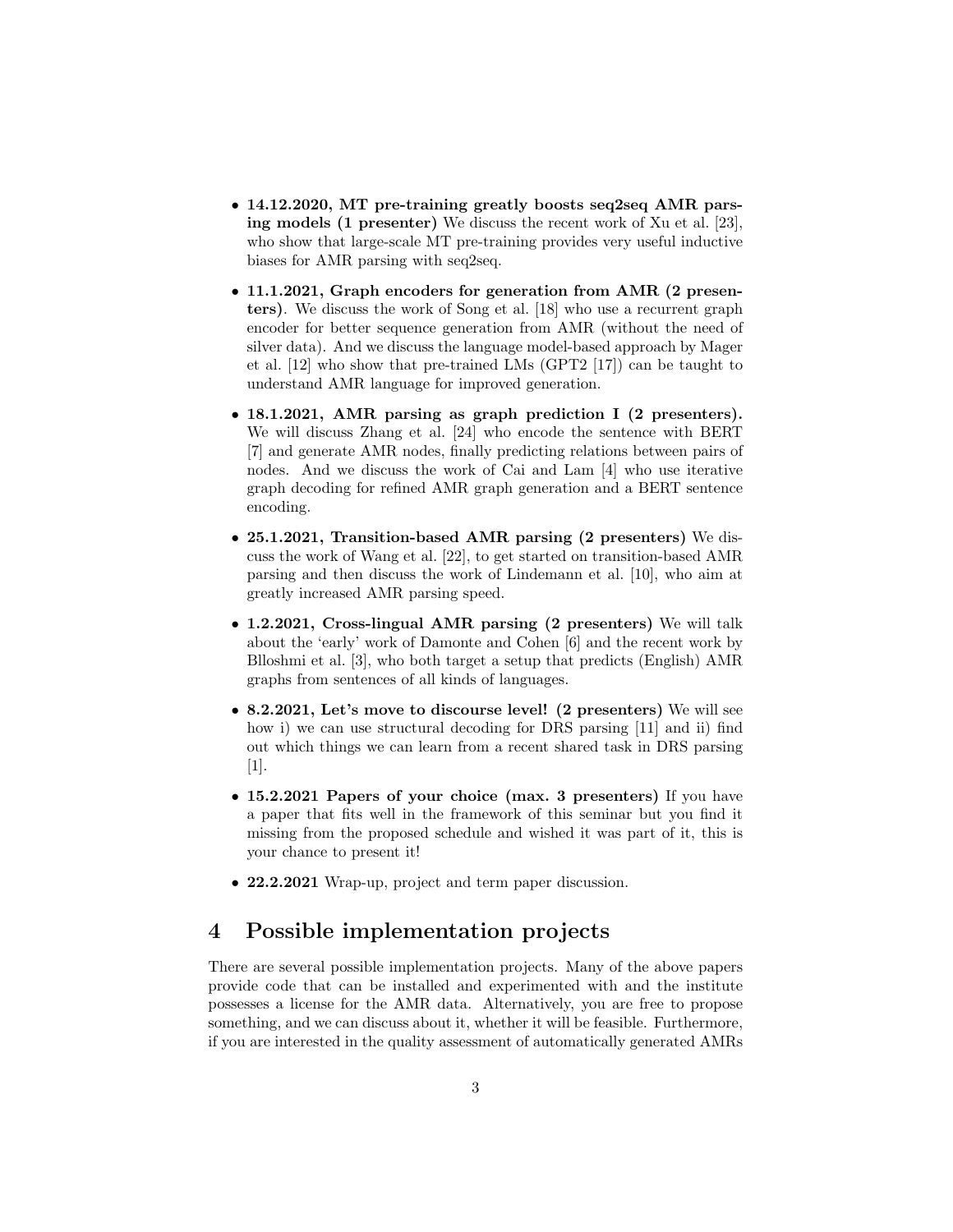or text generation from AMRs, you could build on some code that the teacher of this seminar wrote [14, 15].

# 5 Contacting the teacher

You can ask questions directly after the sessions have ended, or by writing an email to opitz@cl.uni-heidelberg.de (Please put [MRPG] in the email subject).

## References

- [1] Lasha Abzianidze, Rik van Noord, Hessel Haagsma, and Johan Bos. The first shared task on discourse representation structure parsing. arXiv preprint arXiv:2005.13399, 2020.
- [2] Laura Banarescu, Claire Bonial, Shu Cai, Madalina Georgescu, Kira Griffitt, Ulf Hermjakob, Kevin Knight, Philipp Koehn, Martha Palmer, and Nathan Schneider. Abstract meaning representation for sembanking. In Proceedings of the 7th linguistic annotation workshop and interoperability with discourse, pages 178–186, 2013.
- [3] Rexhina Blloshmi, Rocco Tripodi, and Roberto Navigli. Xl-amr: Enabling cross-lingual amr parsing with transfer learning techniques. In Proc. of EMNLP, 2020.
- [4] Deng Cai and Wai Lam. Amr parsing via graph-sequence iterative inference. arXiv preprint arXiv:2004.05572, 2020.
- [5] Shu Cai and Kevin Knight. Smatch: an evaluation metric for semantic feature structures. In Proceedings of the 51st Annual Meeting of the Association for Computational Linguistics (Volume 2: Short Papers), pages 748–752, 2013.
- [6] Marco Damonte and Shay B Cohen. Cross-lingual abstract meaning representation parsing. arXiv preprint arXiv:1704.04539, 2017.
- [7] Jacob Devlin, Ming-Wei Chang, Kenton Lee, and Kristina Toutanova. Bert: Pre-training of deep bidirectional transformers for language understanding. arXiv preprint arXiv:1810.04805, 2018.
- [8] Hans Kamp, Josef Van Genabith, and Uwe Reyle. Discourse representation theory. In Handbook of philosophical logic, pages 125–394. Springer, 2011.
- [9] Ioannis Konstas, Srinivasan Iyer, Mark Yatskar, Yejin Choi, and Luke Zettlemoyer. Neural amr: Sequence-to-sequence models for parsing and generation.  $arXiv$  preprint  $arXiv:1704.08381$ , 2017.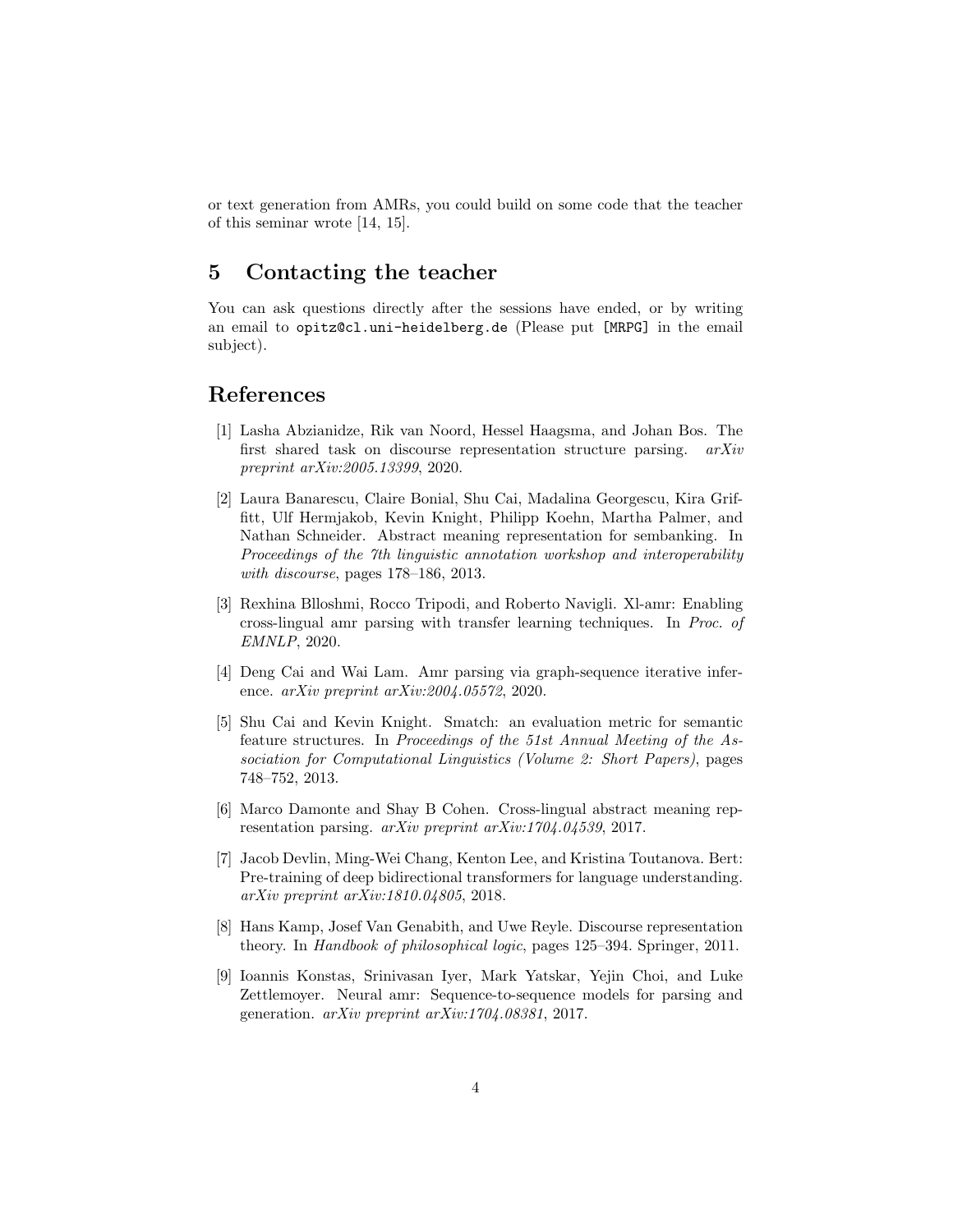- [10] Matthias Lindemann, Jonas Groschwitz, and Alexander Koller. Fast semantic parsing with well-typedness guarantees. arXiv preprint arXiv:2009.07365, 2020.
- [11] Jiangming Liu, Shay B Cohen, and Mirella Lapata. Discourse representation structure parsing. In Proceedings of the 56th Annual Meeting of the Association for Computational Linguistics (Volume 1: Long Papers), pages 429–439, 2018.
- [12] Manuel Mager, Ramón Fernandez Astudillo, Tahira Naseem, Md Arafat Sultan, Young-Suk Lee, Radu Florian, and Salim Roukos. Gpt-too: A language-model-first approach for amr-to-text generation.  $arXiv$  preprint arXiv:2005.09123, 2020.
- [13] Emma Manning, Shira Wein, and Nathan Schneider. A Human Evaluation of AMR-to-English Generation Systems. In Proceedings of the 28th International Conference on Computational Linguistics (COLING 2020), Online, 2020. to appear.
- [14] Juri Opitz and Anette Frank. Towards a decomposable metric for explainable evaluation of text generation from amr. arXiv preprint arXiv:2008.08896, 2020.
- [15] Juri Opitz, Letitia Parcalabescu, and Anette Frank. Amr similarity metrics from principles. arXiv preprint arXiv:2001.10929, 2020.
- [16] Kishore Papineni, Salim Roukos, Todd Ward, and Wei-Jing Zhu. Bleu: a method for automatic evaluation of machine translation. In Proceedings of the 40th annual meeting of the Association for Computational Linguistics, pages 311–318, 2002.
- [17] Alec Radford, Jeffrey Wu, Rewon Child, David Luan, Dario Amodei, and Ilya Sutskever. Language models are unsupervised multitask learners. 2019.
- [18] Linfeng Song, Yue Zhang, Zhiguo Wang, and Daniel Gildea. A graph-to-sequence model for amr-to-text generation. arXiv preprint arXiv:1805.02473, 2018.
- [19] Ilya Sutskever, Oriol Vinyals, and Quoc V Le. Sequence to sequence learning with neural networks. In Advances in neural information processing systems, pages 3104–3112, 2014.
- [20] Rik Van Noord and Johan Bos. Neural semantic parsing by character-based translation: Experiments with abstract meaning representations. arXiv preprint arXiv:1705.09980, 2017.
- [21] Ashish Vaswani, Noam Shazeer, Niki Parmar, Jakob Uszkoreit, Llion Jones, Aidan N Gomez, Lukasz Kaiser, and Illia Polosukhin. Attention is all you need. In Advances in neural information processing systems, pages 5998– 6008, 2017.